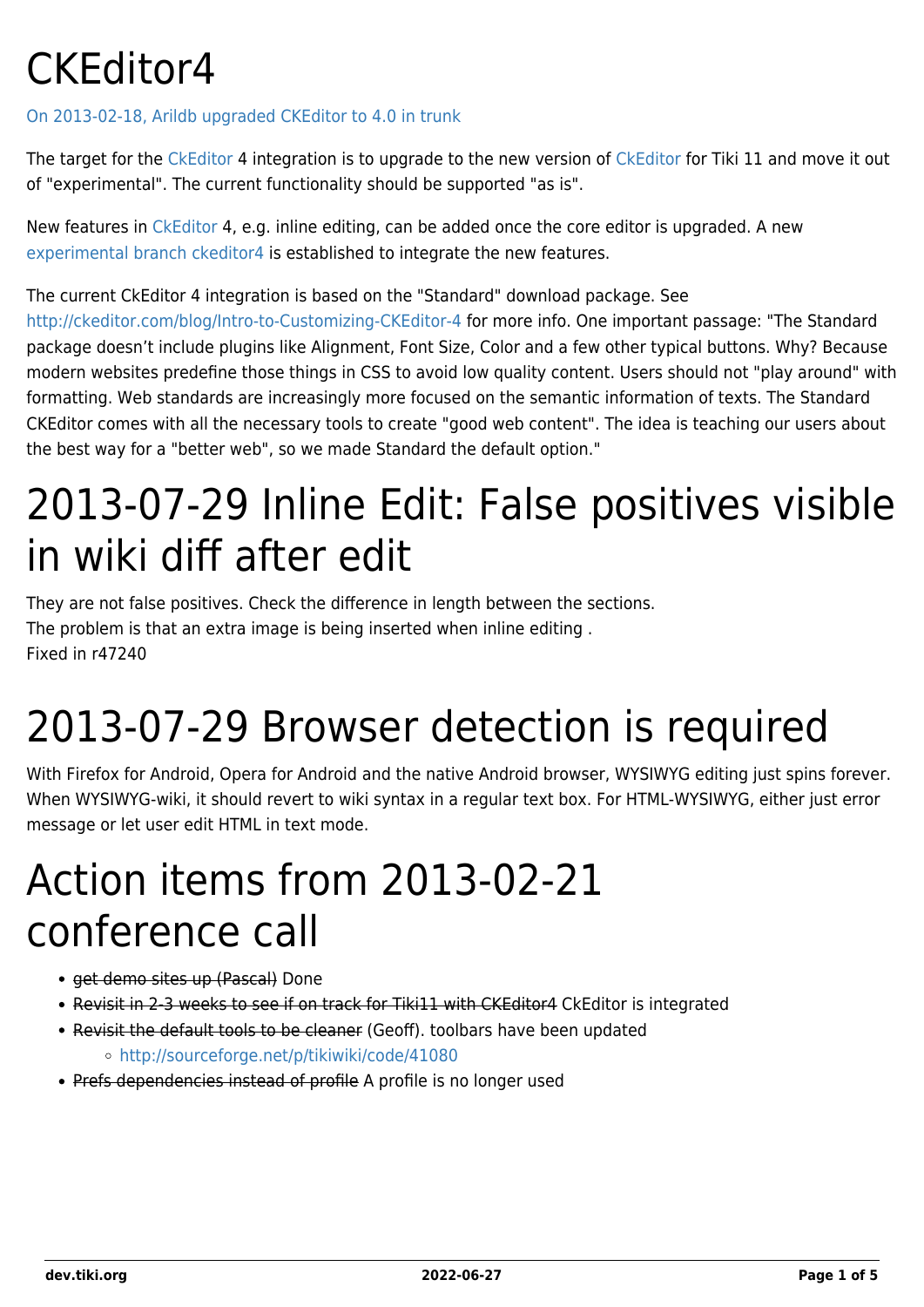

## Where to test and demo issues

 $• 11.x$ 

 $\epsilon$ 

- <http://demo.tiki.org/wysiwyg-html-11x/>
- <http://demo.tiki.org/wysiwyg-wiki-11x/>
- [ExperimentalBranches ckeditor4](https://dev.tiki.org/ExperimentalBranches-ckeditor4) for inline editing, etc.
	- <http://demo.tiki.org/wysiwyg-html-trunk/>
	- <http://demo.tiki.org/wysiwyg-wiki-trunk/>

These are places to show off issues. We make more than one demo sites because the various modes are mutually exclusive and we need a place to show off issues for each.

### Questions

- How can we reset toolbar to default?
	- o [http://demo.tiki.org/wysiwyg-html-11x/tiki-admin\\_toolbars.php](http://demo.tiki.org/wysiwyg-html-11x/tiki-admin_toolbars.php)
	- o [http://demo.tiki.org/wysiwyg-wiki-11x/tiki-admin\\_toolbars.php](http://demo.tiki.org/wysiwyg-wiki-11x/tiki-admin_toolbars.php)

#### Regressions

- **Disabled BiDi functions, due to IS error**
- looks like the toolbar settings are not being observed ie missing icons etc
	- $\circ$  FIXED
	- The toolbars look ok to me now. Is it solved?
- when editing a plugin, double clicking the grey box opens the plugin editor correctly, but a subsequent edit and Insert does not close the editor - had to click top right to do that - plus the plugin was not updated in place - instead it placed another version at the top of page (similar to bug mentioned above)
	- FIXED but the key issue of paragraph/lie feed handling is still to be resolved
	- $\circ$  seems to happen globally in Tiki now for me it does not close the dialog in wiki mode too
- cannot resize the width of the edit screen height resizes OK
	- o I am not sure if this is a bug. Using a fixed-width layout, it seems correct that the editor only scales in height.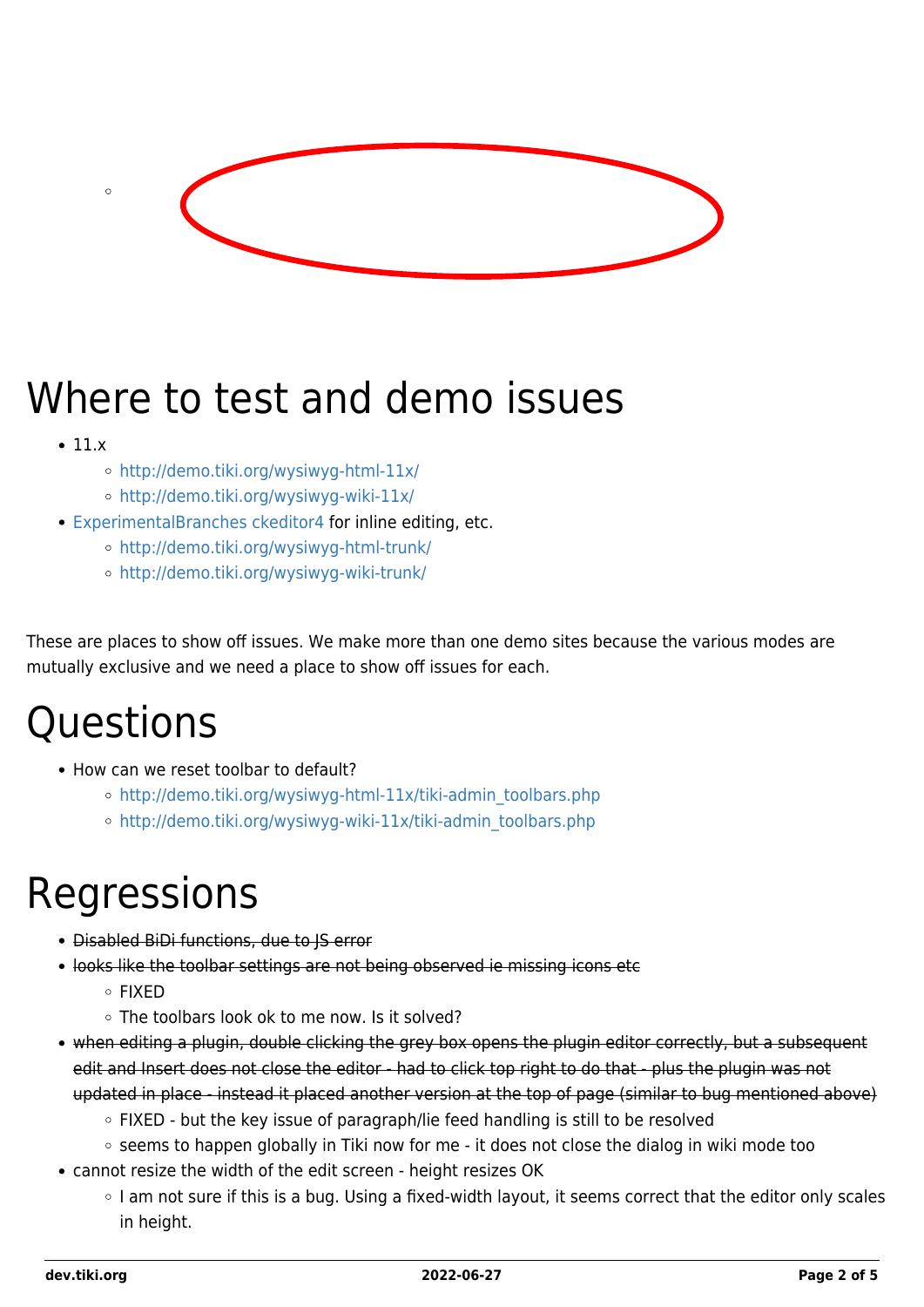- $\circ$  it always used to do this and on many occasions you need to increase the width of the edit screen to make editing easier
- There is a "You need apply profile feature optional" in the admin wysiwyg panel. The profile doesn't seem

EXTE Wysiwyg Editor is displayed by default  $\overline{z}$  to work You need apply profile feature optional  $\overline{\mathbf{v}}$ 

Profiles are no longer used.

# Old bugs

- missing bullet indent icon in toolbars fixed
	- This should be solved with the latest toolbar update
	- Yes fixed and I backported jonny's fix to 10.x
- maketoc does not pickup header tags with attributes, as can be seen on

<http://demo.tiki.org/wysiwyg-html/tiki-index.php?page=AB+sample+page+to+html>.

- Same in 9x.
- See <http://show.tiki.org/wysiwyg-html/tiki-index.php?page=Sample+Page> for an example
- iframe plugin gets corrupted and loses data. See: <http://demo.tiki.org/wysiwyg-html/tiki-index.php?page=ab+iframe+test>. Same problem in 10.
	- Should be fixed in r46137
- The anchor tag is stripped away in wysiwyg-html
	- Seems to work now

### Not sure if regression or old bug

#### Default home page has issue with PluginDIV

 $[+]$ 

Extra lines appearing in WYSIWYG-HTML

 $[+]$ 

Use of selected text is different in Wiki and WYSIWYG  $[+]$ 

Paste to WYSIWYG-Wiki becomes undefined

 $[+]$ 

# Old feature disappointment

• Link to tiki-admin toolbars.php lost is there for wiki toolbar but not WYSIWYG toolbar  $\circ$  During the recent webinar, it was suggested to move it to the admin toolbar module

## Setting the dependencies

In the Feb-13 webinar, it was suggested to use preferences instead of a profile, to set dependencies.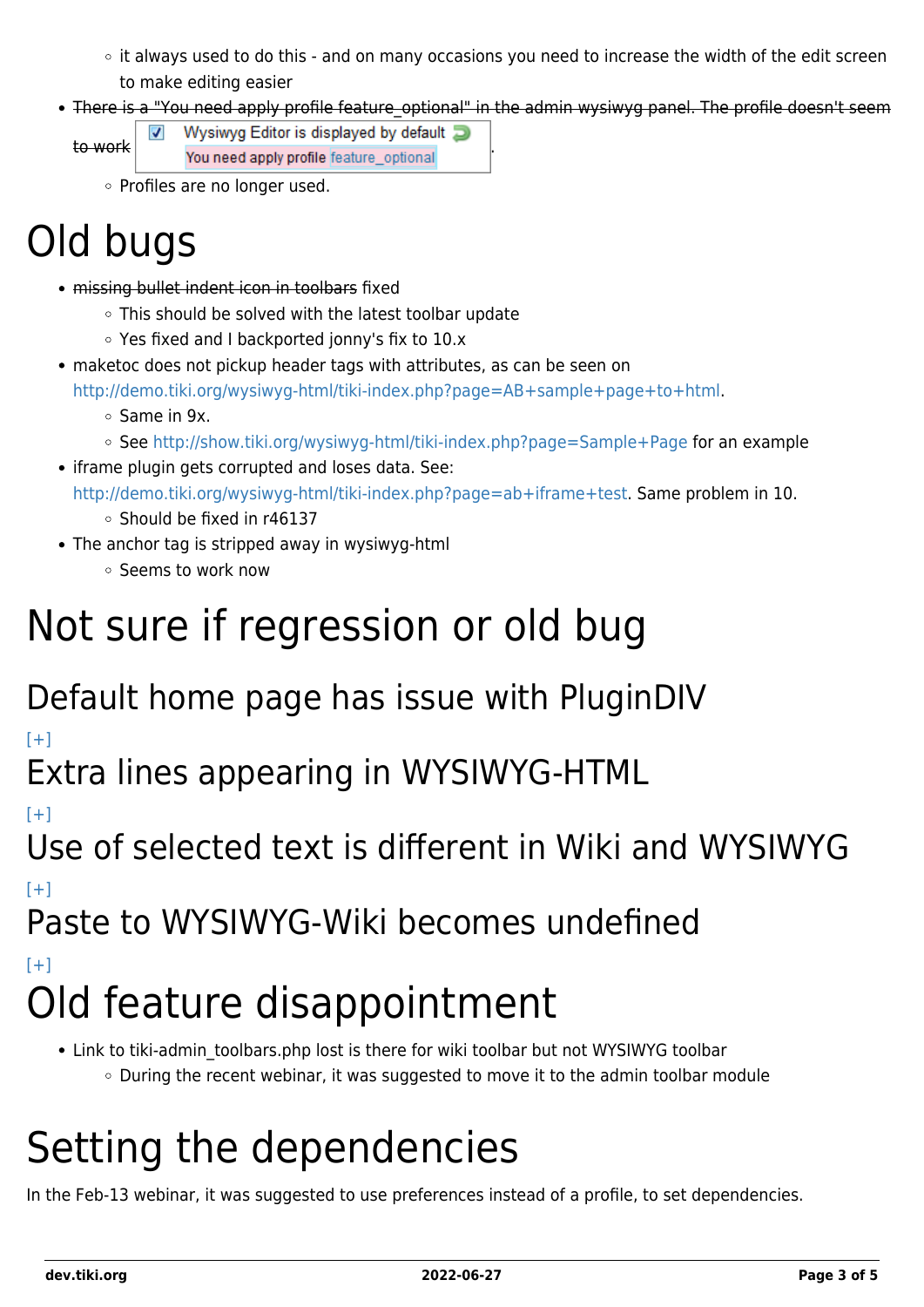#### Settings needed by CkEditor4

preferences: feature\_wysiwyg: y feature\_wiki\_paragraph\_formatting: y feature wiki paragraph formatting add br: n Changed was y

this needs to be 'y' if you are using the standard wiki editor as well, so some code changes are needed to ignore this pref in the wysiwyg editor - see recent emails: Geoff

wysiwyg\_wiki\_parsed: y

feature wiki allowhtml: y feature\_ajax: y

Needed for wysiwyg\_htmltowiki and "visual" plugins ajax\_autosave: y wysiwyg\_toolbar\_skin: moono CkEditor4 default skin

On by default but should be switched if not on wysiwyg\_ckeditor:y wysiwyg\_memo: y

#### Alternatives

The option setting for "Wysiwyg editor" is done 3 places

- admin\include wysiwyg.tpl(16):
- admin\include\_wiki.tpl(100):
- include textarea.tpl(20):

#### Current status. Simplify profile. No profile needed

A new profile is listed "Ckeditor 4". However, it doesn't seem to work. It seems planned to be able to trigger this from the admin wysiwyg panel.

No profile is used. The settings are updated and the editor is fixed. No profile needed.

#### Use preferences

The webinar suggested not using a profile, but preferences. One advantage of this is that it doesn't require internet access to activate the settings

One way to to set the needed preferences is to have "sub panel" for the dependencies. When "Wysiwyg editor" is selected this subpanel is displayed. The user should the manually select all sub options. Maybe with a mark all button.

Could look like  $\ldots$   $x =$  checkbox x Wysiwyg editor